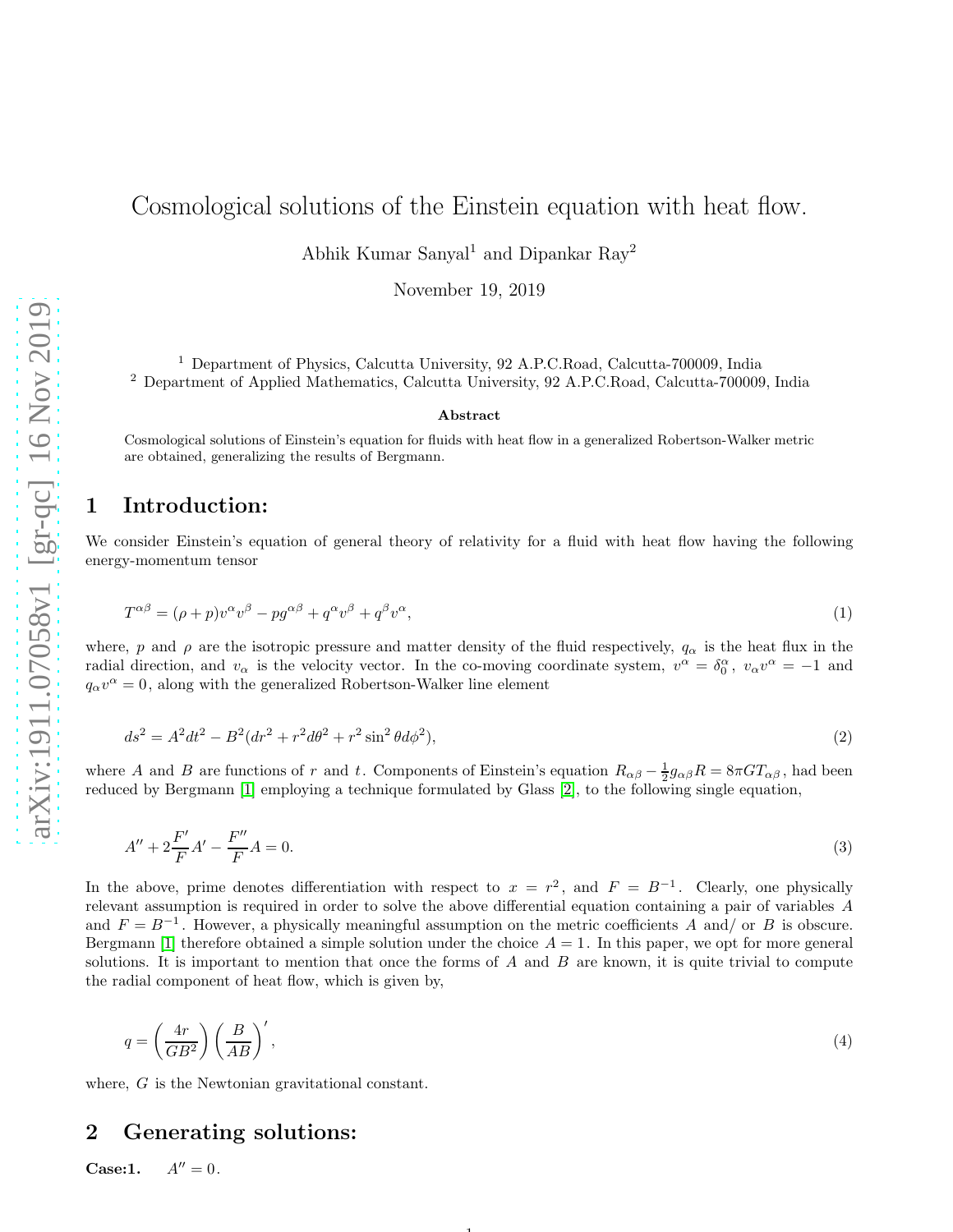Under this choice, one obtains

$$
A' = Q(t);
$$
 and  $A(x,t) = Q(t)x + P(t).$  (5)

Thus equation (3) reads as,

$$
2QF' - QxF'' - PF'' = 0.\tag{6}
$$

Integrating the above equation and thereafter dividing throughout by  $(Qx + P)^4$ , one obtains

$$
\left(\frac{F}{Qx+P}\right)' + \frac{h(t)}{(Qx+P)^4} = 0.\tag{7}
$$

Further integration yields,

$$
F = \frac{h}{3Q} + (Qx + P)^3 L,\tag{8}
$$

and thus,

$$
B(x,t) = F^{-1} = \left[\frac{h}{3Q} + (Qx + P)^3 L\right]^{-1},\tag{9}
$$

where,  $h, Q, P, I$  are all functions of time. Equations (5) and (9) may be used to find explicit form of of the radial component of heat flow  $q$ , in view of the expression  $(4)$ .

Case:2.  $A'' \neq 0$ .

Under this choice,  $F' \neq 0$ , as may be seen from equation (3) and thus one can express A as,

$$
A = A(F, t); \quad A' = A_F F'; \quad A'' = A_{FF} F'^2 + A_F F'', \tag{10}
$$

where, suffix stands for derivative. So, equation (3) in this case reduces to

$$
\frac{A_{FF} + 2\frac{A_F}{F}}{A_F - \frac{A}{F}} dF + \frac{dF'}{F'} = 0.
$$
\n(11)

Integrating the above equation one obtains,

$$
\int \left[ \frac{A_{FF} + 2\frac{A_F}{F}}{A_F - \frac{A}{F}} \right] dF + \ln F' = \ln \alpha(t),\tag{12}
$$

or,

$$
\exp\int \left[\frac{A_{FF} + 2\frac{A_F}{F}}{A_F - \frac{A}{F}} \, dF\right] = \alpha(t)\frac{dx}{dF}.\tag{13}
$$

Integrating yet again one obtains,

$$
\int \left[ \exp \int \left( \frac{A_{FF} + 2\frac{A_F}{F}}{A_F - \frac{A}{F}} \, dF \right) \right] dF = \alpha(t)x + \beta(t). \tag{14}
$$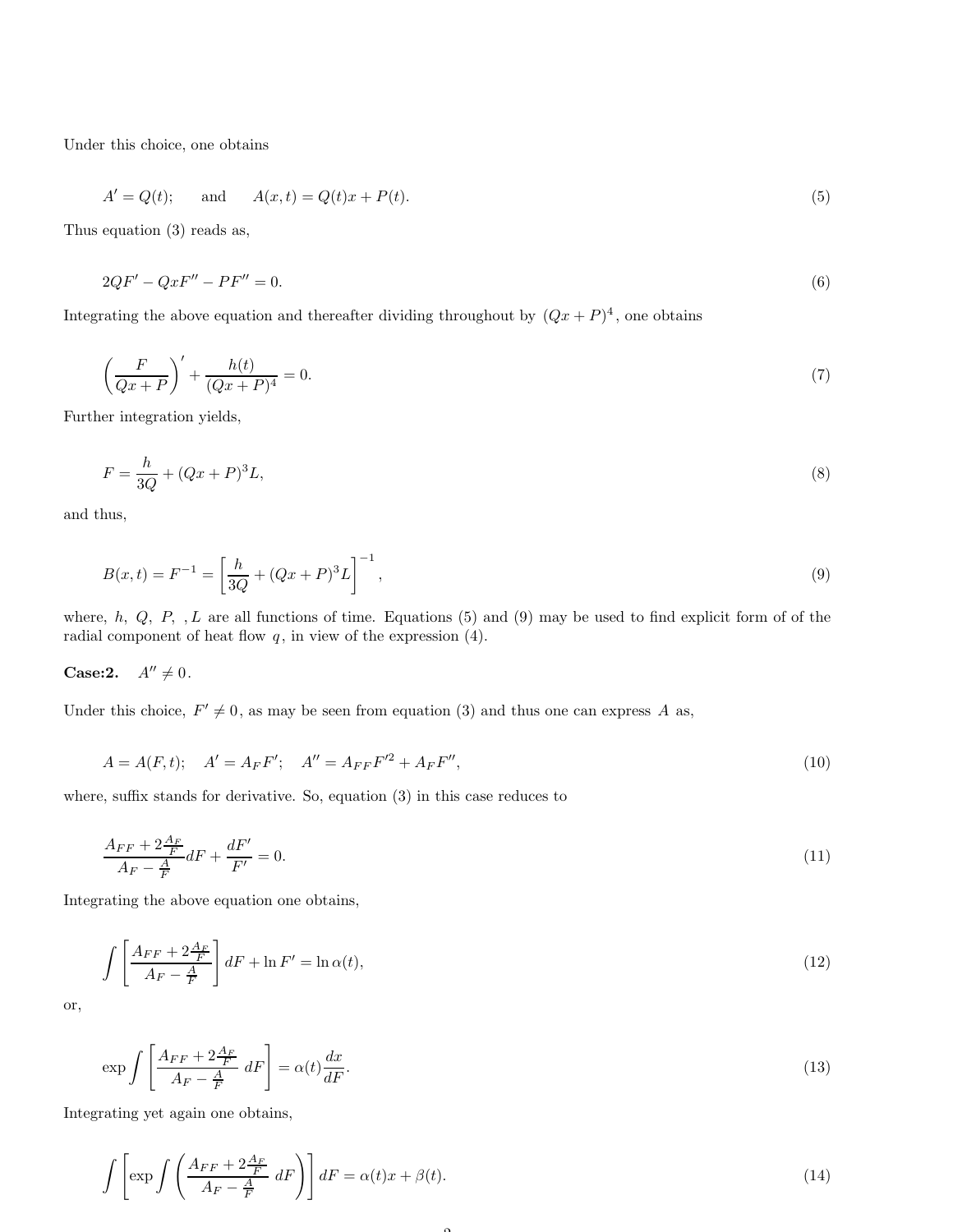Therefore, if A is given as a function of F and t, then the above integral can be evaluated and hence the solutions may be obtained. Nevertheless, for a particular case, simple solutions may be obtained as follows.

Let us consider  $F'' = mF$ , where m is a function of time alone. So equation (3) may be written as,

$$
\frac{U''}{U} = 2\frac{F''}{F} = \pm k^2, \quad i.e., \quad U'' = \pm k^2 U\tag{15}
$$

where,  $U = AF$ , and k is a function of time. Solutions of the above equation (16) may now be easily found as given below,

$$
U = C_1 e^{kx} + D_1 e^{-kx}, \text{ where, } m \text{ is positive } m = k^2,
$$
  
\n
$$
U = C_1 \cos(kx) + D_1 \sin(kx), \text{ where, } m \text{ is negative } m = -k^2,
$$
  
\n
$$
U = qx + r, \text{ where, } m = 0.
$$
\n(16)

Subcase-I:  $m = k^2$ :

When  $m > 0$ , equation (15) may be solved to obtain

$$
F = C_2 e^{\frac{kx}{\sqrt{2}}} + D_2 e^{-\frac{kx}{\sqrt{2}}}.
$$
\n(17)

Now since,  $AF = U$  and  $B = F^{-1}$ , so

$$
A = \frac{C_1 e^{kx} + D_1 e^{-kx}}{C_2 e^{\frac{kx}{\sqrt{2}}} + D_2 e^{-\frac{kx}{\sqrt{2}}}}; \qquad B = \frac{1}{C_2 e^{\frac{kx}{\sqrt{2}}} + D_2 e^{-\frac{kx}{\sqrt{2}}}},
$$
\n(18)

where,  $C_1$ ,  $C_2$ ,  $D_1$ ,  $D_2$  and k are all functions of time. Solution (18) may be used to evaluate q from expression (4).

Subcase-II:  $m = -k^2$ :

When  $m < 0$ , equation (15) may be solved to obtain

$$
F = C_3 \cos\left(\frac{kx}{\sqrt{2}}\right) + D_3 \sin\left(\frac{kx}{\sqrt{2}}\right),\tag{19}
$$

where,  $C_3$  and  $D_3$  are functions of time. As before, one can find A and B as,

$$
A = \frac{C_1 \cos(kx) + D_1 \sin(kx)}{C_3 \cos\left(\frac{kx}{\sqrt{2}}\right) + D_3 \sin\left(\frac{kx}{\sqrt{2}}\right)}; \qquad B = \frac{1}{C_3 \cos\left(\frac{kx}{\sqrt{2}}\right) + D_3 \sin\left(\frac{kx}{\sqrt{2}}\right)},\tag{20}
$$

and hence  $q$  may be evaluated as well, from the expression  $(4)$ .

Subcase-III:  $m = 0$ :

In this case  $k^2 = 0$ , and so equation (15) may be solved to obtain,

$$
F = k(t)x + C(t),\tag{21}
$$

which when substituted in equation (3), one obtains

$$
kx\frac{d}{dx}\left(\frac{dA}{dx}\right) + C\frac{d}{dx}\left(\frac{dA}{dx}\right) + 2k\left(\frac{dA}{dx}\right) = 0.
$$
\n(22)

 $\Omega$